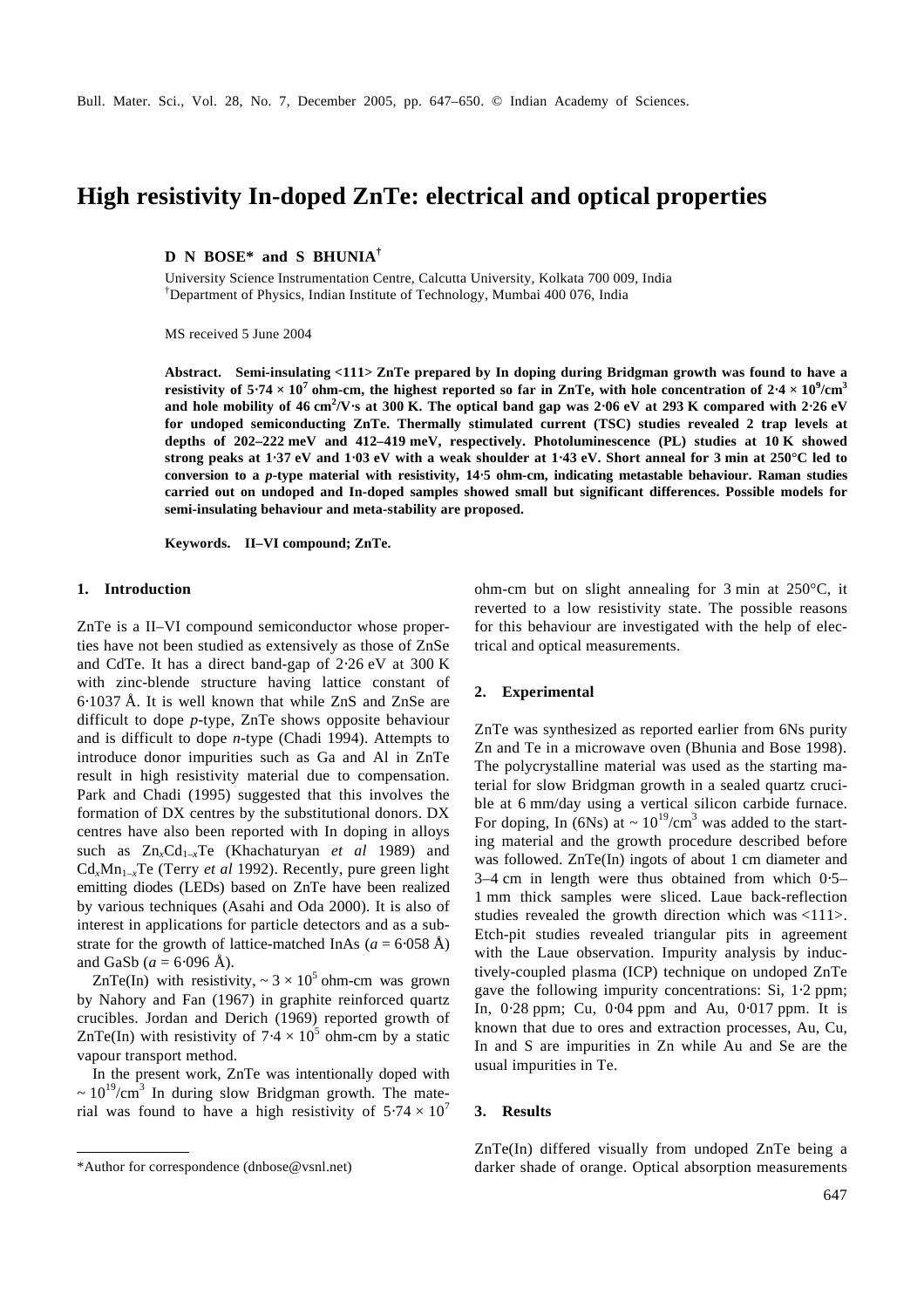shown in figure 1 revealed a direct optical band gap of 2⋅06 eV at 293 K compared with 2⋅26 eV for undoped ZnTe. Photoluminescence (PL) studies were carried out using an Argon ion laser (488 nm) with the sample kept in a closed cycle He cryostat. The output signal was detected using a cooled InGaAs detector followed by an E.G. & G 520 lock-in amplifier. The PL spectrum at 10 K showed in figure 2 differed considerably from undoped ZnTe in that there was no evidence of the prominent peak at 2⋅06 eV due to  $O<sub>Te</sub>$  (Bhunia *et al* 1998). Strong PL peaks were obtained at 1⋅37 eV and 1⋅03 eV with a shoulder at 1⋅43 eV. Undoped ZnTe gave PL peaks at 1⋅05 eV and 1⋅47 eV attributed to Cu I and Cu II, while the 1⋅33 eV peak was considered to be due to Au. The same assignments can be made here, the small differences being induced due to strain.

Hall-resistivity studies were carried out using a highimpedance Keithley set up. The resistivity was thus found to be  $5.74 \times 10^7$  ohm-cm with hole concentration,  $2.4 \times$  $10^9$ /cm<sup>3</sup> and hole mobility, 45 cm<sup>2</sup>/V⋅s at 300 K. This may be compared with the properties of undoped ZnTe: resistivity 8.5 ohm-cm,  $p = 1.6 \times 10^{16} / \text{cm}^3$  and  $\mu_p = 46 \text{ cm}^2 / \text{V} \cdot \text{s}$ . Thus the resistivity of ZnTe(In) was found to be higher than that reported by earlier workers while the hole mobility was comparable with that of low resistivity material, the latter being indicative of absence of additional scattering centres.

Time-resolved photoconductivity measurements on asgrown semiconducting, Zn-annealed as well as SI–ZnTe have already been reported (Bose *et al* 1999). It is significant that whereas for as-grown ZnTe the minority carrier life-time was found to be  $4.6 \times 10^{-8}$  s, the values for Zn-annealed and SI–ZnTe were much larger and almost equal, being  $3.2 \times 10^{-7}$  s and  $3.1 \times 10^{-7}$  s, respectively. Thus while Zn annealing reduces the  $V_{Zn}$  concentration, the In dopants also interact with  $V_{Zn}$  as discussed later.

Thermally stimulated current (TSC) measurements were carried out to determine the defect energy levels. Au contacts were used on samples  $0.4 \times 0.4 \times 0.07$  cm in size, the separation between the contacts being *~* 0⋅1 cm. After cooling the sample in a liquid nitrogen cryostat, the sample was illuminated by a tungsten lamp. A bias of 8 V was applied across the sample and the temperature raised at 0⋅26 K/s. The current was measured by a Keithley digital picoammeter. The TSC spectra (figure 3) showed 2 prominent peaks at 128 K and 211 K. From these peak temperatures the trap energies could be estimated as discussed below. From the area of the peaks and the heating rate the total number of carriers in the traps was estimated to be  $\sim 10^{17} / \text{cm}^3$  compared with  $\sim 10^{19} / \text{cm}^3$  In atoms introduced into the melt. This appears reasonable since the hole concentration in undoped ZnTe was  $1.6 \times 10^{16}$ /cm<sup>3</sup> and was reduced to 2⋅4  $\times$  10<sup>9</sup>/cm<sup>3</sup> due to In doping.

Raman scattering studies were carried out on undoped ZnTe and ZnTe(In) for comparison. A micro-Raman set up with an Argon ion laser was used with results shown in figure 4. For undoped ZnTe the strongest peaks were at



**Figure 1.** Optical absorption of ZnTe(In) at 300 K.



**Figure 2.** Photoluminescence (PL) spectrum of ZnTe(In) at 10 K.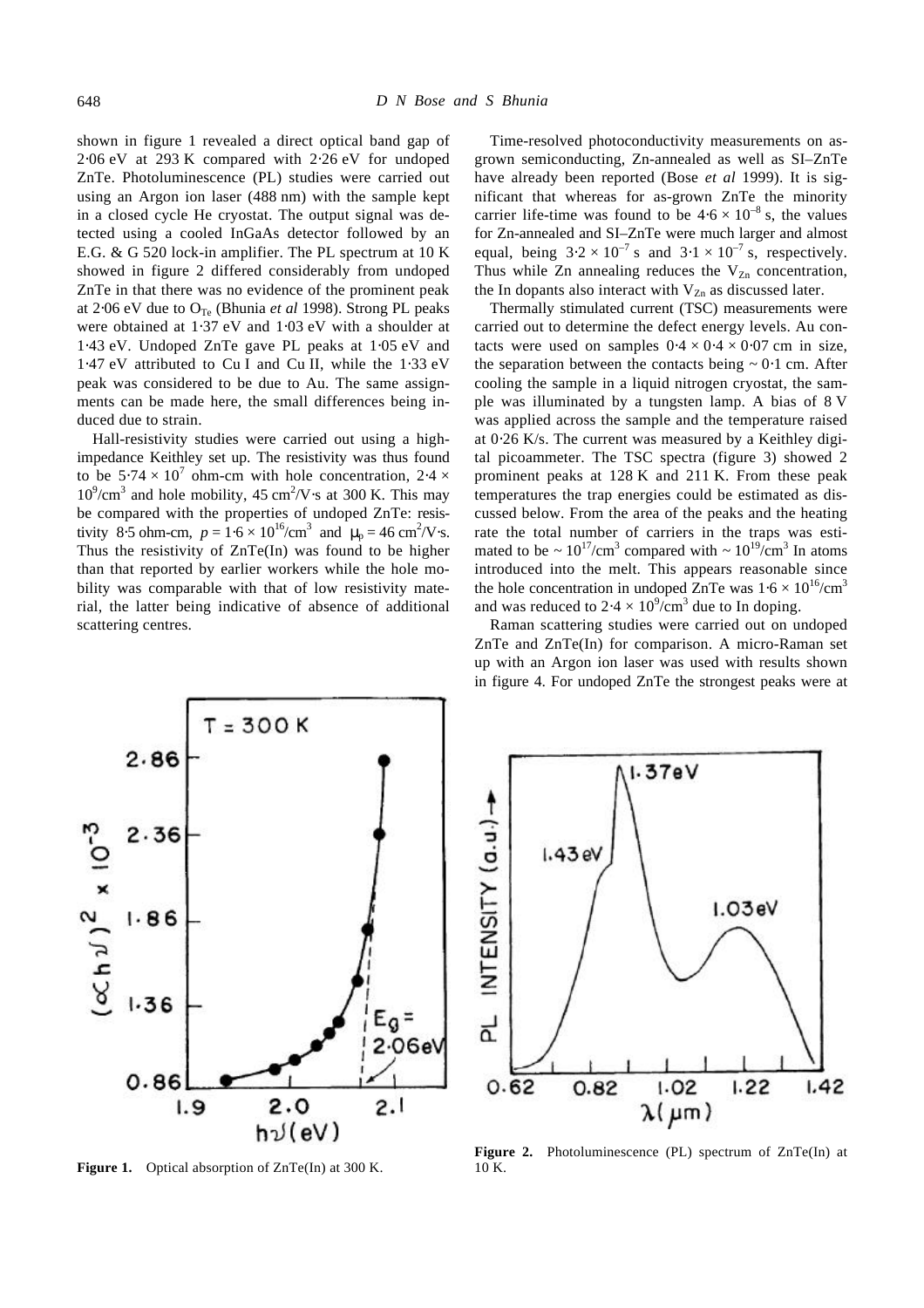177⋅77 cm<sup>-1</sup> and 207⋅31 cm<sup>-1</sup> while for ZnTe(In) the corresponding peaks occurred at 177⋅19 cm<sup>-1</sup> and 205⋅01 cm<sup>-1</sup>. These represent the TO and LO phonon peaks for ZnTe which are reported to occur at  $176.5 \text{ cm}^{-1}$  and  $205.02 \text{ cm}^{-1}$ , respectively (Camacho *et al* 2002). The selection rules indicate that both phonons can be observed for the <111> surface as verified above. In addition, weak peaks are observed for both samples as given in table 1.

It is seen that the LO and TO phonon lines for ZnTe(In) are shifted towards each other, the separation decreasing from 35 cm<sup>-1</sup> to 29⋅54 cm<sup>-1</sup>. This is indicative of internal strain due to the presence of  $In<sup>3+</sup>$  with  $r = 0.92$  Å substituting for Zn<sup>2+</sup> with  $r = 0.83$  Å. There is also a change in relative intensities, the TO phonon peak being stronger for undoped ZnTe and the LO phonon peak stronger for ZnTe(In).

A gap mode due to  $S^{2-}$  ion in ZnTe was reported by Dean Sciacca *et al* (1995) at 144⋅6 cm<sup>-1</sup>. This corresponds fairly closely to the line observed at  $145.55$  cm<sup>-1</sup> in undoped ZnTe. Thus this low frequency mode can be attributed to  $S^{2-}$  which is known to be an impurity occurring in Zn. The mode between 123 and  $126 \text{ cm}^{-1}$  has not been observed earlier in ZnTe. However, Amrithraj and Pollak (1984) had observed a mode at  $120 \text{ cm}^{-1}$  in CdTe which they attributed to crystalline Te precipitates. Since ZnTe crystals as grown had a Zn : Te ratio of 48⋅5 : 51⋅5 indicating excess Te, the mode between  $123$  and  $126 \text{ cm}^{-1}$ could very likely be due to small Te precipitates.

ICP analysis showed that In at 0⋅28 ppm level was also present in nominally undoped ZnTe compared with *~* 2⋅5 ppm for ZnTe(In). In being a heavier element substituting for Zn, a gap mode is not expected. Thus there is qualitative agreement between the spectra from the 2 samples.



**Figure 3.** Thermally stimulated current (TSC) of ZnTe(In) vs temperature.

## **4. Discussion**

A variety of techniques have been used to determine trap depths from TSC curves. If the temperature of a TSC peak is  $T_M$ , Look (1983) has shown that the trap depth,  $E<sub>T</sub>$ , is given by

$$
E_{\rm T}/kT_{\rm M}=\ln(T_{\rm M}^4/b),
$$

where  $\mathbf{b}$  = heating rate. This relation gives the two trap depths as 222 meV and 419 meV, respectively. Another



**Figure 4.** Raman scattering spectra for (**a**) undoped ZnTe and (**b**) ZnTe(In).